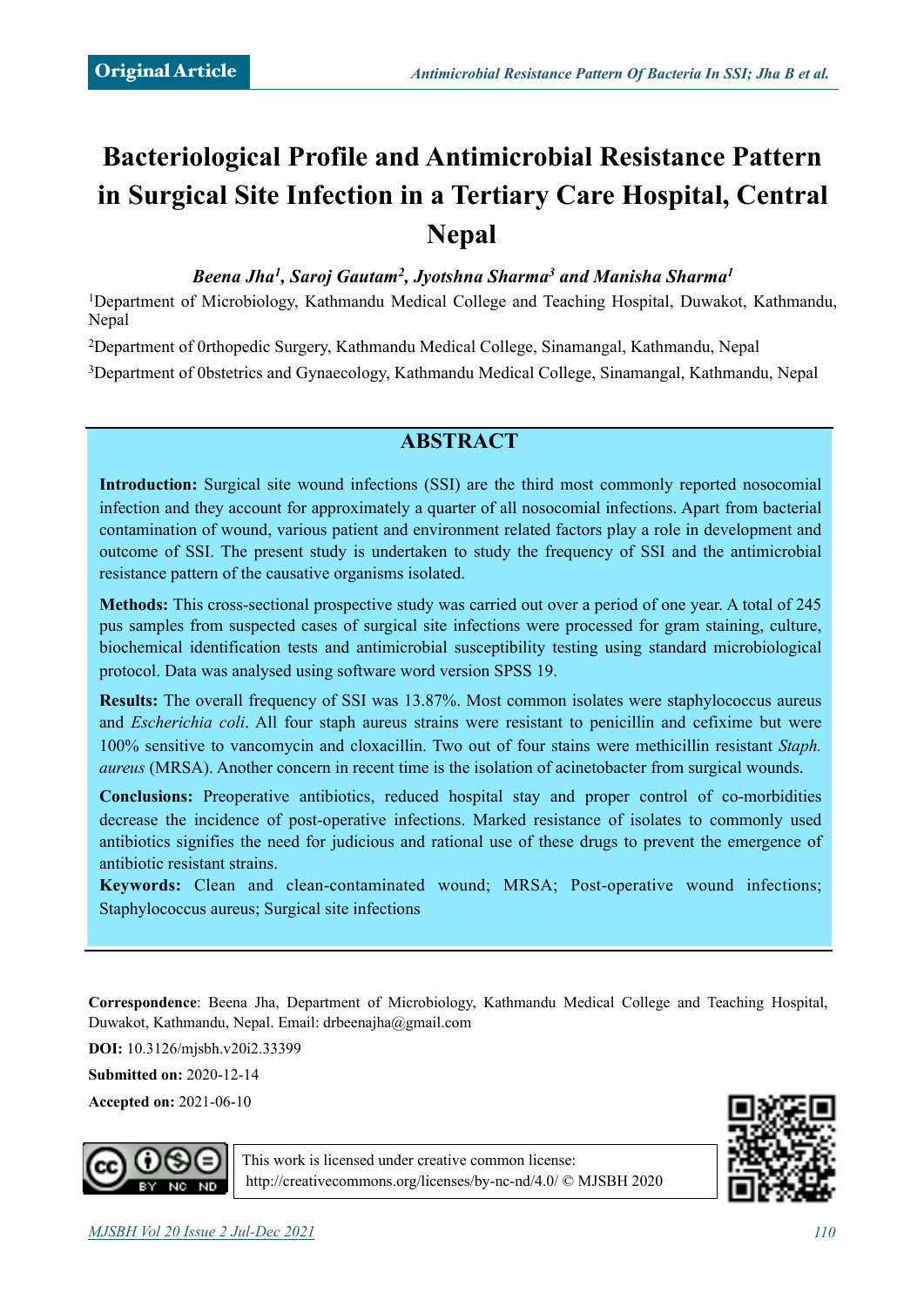#### **INTRODUCTION**

Surgical site infection (SSI) usually appears after three to seven days post-procedure. It may however develop up to 30 days and even up to one year, especially in patients with implants. SSI are the third most commonly reported nosocomial infections and they account for approximately a quarter of all nosocomial infections.<sup>1</sup> It is a major cause of increased morbidity as well as mortality among post-operative patients and increased cost of healthcare in most centres all around the globe.<sup>2</sup> The incidence of SSI in developing countries has been reported to be around two to 40%. In many SSIs, the responsible pathogens originate from patient's endogenous flora. The causative pathogen depends on the type of surgery; the most commonly isolated organisms are staphylococcus aureus, coagulase negative staphylococci, enterococcus spp and *Escherichia coli.*3 For any given type of surgery, SSI approximately doubles the cost of hospitalisation.6-8 This study is aimed to provide the knowledge of the organisms causing SSI and help in rational use of antibiotics based on their resistant pattern towards different antibiotics. We intended to find the incidence of SSI and bacteriological profile of organisms causing SSI with their antibiotic resistance pattern in post-operative patients.

#### **METHODS**

The study was commenced after taking permission from Institutional Review Committee of our institute. It was a cross-sectional prospective study conducted from  $1<sup>st</sup>$  Aug 2019 to 31 $<sup>st</sup>$  Jul 2020, at</sup> Kathmandu Medical College and Teaching Hospital, Sinamangal, Kathmandu, Nepal. Sample size was calculated from the study conducted in tertiary care hospital in India which was approximately 20%.4

 $P^4$  ( $P= 20\%$ )  $Z = 1.96$  $Q = 80$ Sample size  $= Z^2 PQ/d^2$  $n= 3.84$  X 20 X 80 / 25 = 245.76 Sample size  $= 245$ 

Patients of either sex, admitted in the Department of Surgery, Department of Orthopaedics, Department of Gynaecology and Obstetrics, who had undergone surgical procedures during the study

period were enrolled into the study after taking informed consent. Convenient sampling method was used. Surgical wound was examined on third operative day and thereafter weekly for 30 days. A total of 245 pus samples from suspected cases of surgical site were collected using two sterile swab without contaminating with skin commensals under aseptic conditions. Smear was prepared directly from sample using the first swab and stained with gram stain. Culture was done from second swab, labeled and transported to the clinical microbiology laboratory without any delay. All samples were inoculated on to blood, MacConkey and Chocolate agar plates aerobically and incubated at 370C for 48 hours. Organism isolates were identified by gram staining, their colony characteristics and biochemical test.

All the bacterial isolates were subjected to antimicrobial susceptibility test by modified Kirby-Bauer disc diffusion method on Mueller-Hinton agar (HI- Media). After matching with 0.5 McFarland Unit, entire MHA plate was inoculated with sterile cotton swab by lawn culture method. Antibiotics from Hi-Media were laid over it with the help of forceps. Antibiotics used were Imipenem (10 µg), Amikacin (30 µg), Amoxyclav (20/10  $\mu$ g), Cloxacillin (30  $\mu$ g), Cefixime (5  $\mu$ g), Ceftriaxone (5µg), Azithromycin (15µg), Cotrimoxazole  $(23.75/1.25 \text{ µg})$ , Piperacillin / Tazobactam  $(100/10 \text{ µg})$ , Ofloxacillin  $(5 \text{ µg})$ , Ampicillin (10 µg), Vancomycin (30 µg), Colistin (10 µg) and Tigecycline (15 µg). Plates were incubated aerobically for 24 hours at  $37^{\circ}$ C.<sup>5</sup> The zone of inhibition were compared with the standard interpretative table as per CLSI guidelines 2012. Data was analysed by using SPSS software word version 19.

#### **RESULT**

Among total 245 patients, SSI was 15 (44%) in surgery department, 11 (32%) in orthopaedic department and rest 8 (23%) was from gynaecology and obstetrics department. Thirty four (13.87%) patients developed SSI out of which only 10 were found to be culture positive. SSI rate was 5.5% in clean surgeries and 36.92% in clean-contaminated surgeries as shown in Table 1.

SSI rate was found to be higher among females  $[19(55.80\%)]$  than male patients  $[15(44.11\%)]$ .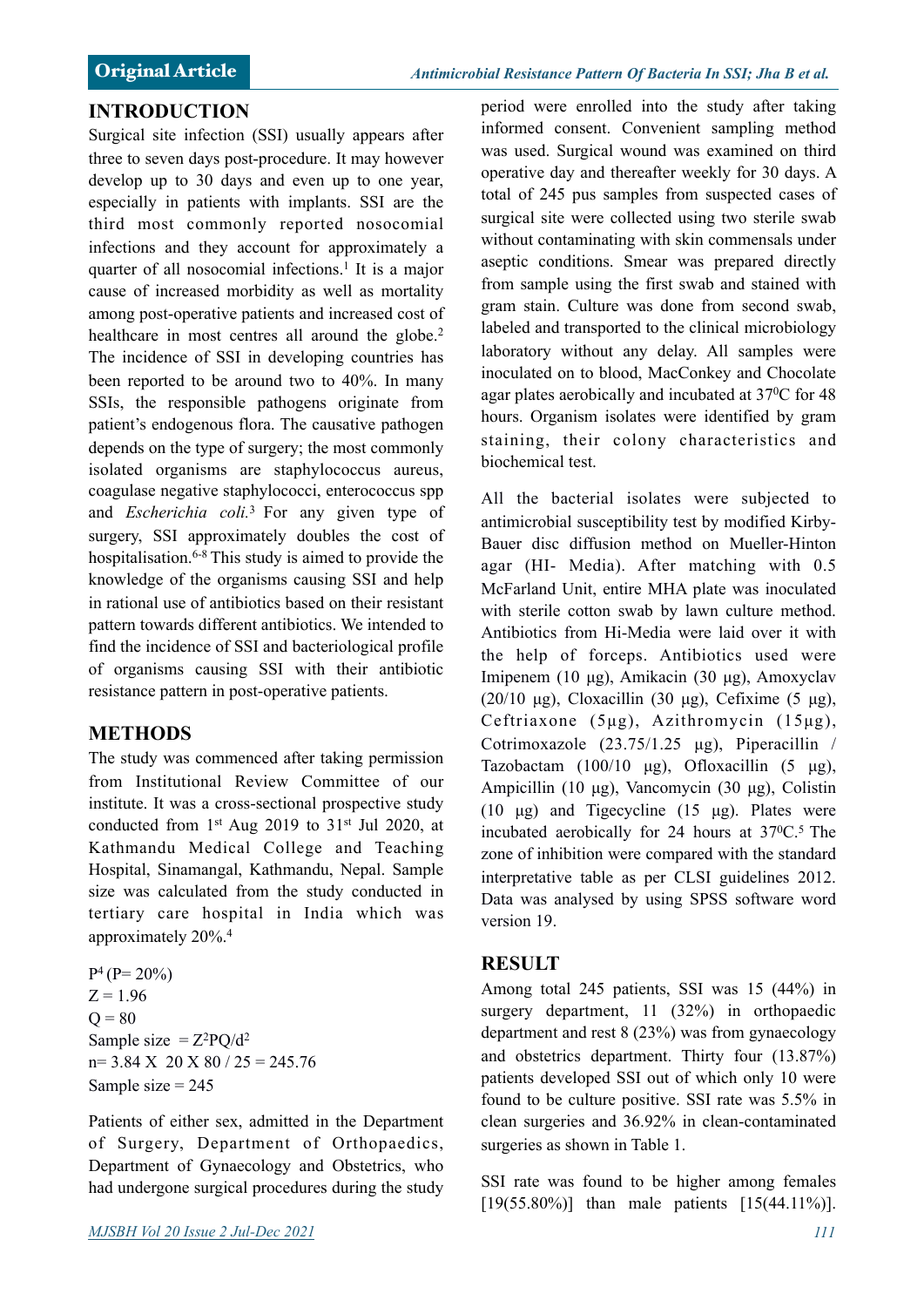| <b>Wound class</b>        | <b>No. of patients</b><br>(%) | <b>Wound class</b><br>(%) |
|---------------------------|-------------------------------|---------------------------|
| Clean                     | 180 (73.46)                   | 10(5.55)                  |
| Clean and<br>contaminated | 65(26.53)                     | 24 (36.92)                |
| Total                     | 245 (100)                     | 34 (13.87)                |

However, this difference was not statistically significant. Highest incidence of SSI was found among age group of 40 to 60 years  $[15(44.11\%)]$ and least below the age of 20 years.

*S. aureus* was the most common organism isolated, accounting for 40% (4 isolates) followed by *Escherichia coli* (2 isolates, 30%), *Citrobacter freundii* (2 isolates, 20%) and *coagulase negative S. aureus* (1 isolate, 10%) and *Acinetobacter boumanii* (1 isolate, 10%) as shown in table 3.

All the four s. aureus strains were 100% resistant to ampicillin and cefixime but were 100% sensitive to vancomycin and cloxacillin (0% resistant). Two out of four stains were methicillin resistant *S. aureus* (MRSA).

Antibiogram of *E. coli* exhibited 100% resistant to imipenem and piperacillin - tazobactam and showed 100% sensitive to newer drugs tigecycline and colistin. Moderate susceptibility was seen to ofloxacin, ceftriaxone, and amikacin. Acinetobacter baumanii were resistant to most of the drugs used and was having good susceptibility towards only colistin and tigecycline. On the other hand, citrobacter freundii showed resistant to the newer drugs colistin and tigecycline and was sensitive to other commonly used drugs.

|  |  |  | Table 3. Frequency of pathogenic bacterial isolates |  |
|--|--|--|-----------------------------------------------------|--|
|--|--|--|-----------------------------------------------------|--|

| <b>Organism</b> detected | <b>Number of</b><br><b>isolates</b> | % of total<br><b>isolates</b> |  |
|--------------------------|-------------------------------------|-------------------------------|--|
| <i>S</i> aureus          |                                     | 40                            |  |
| E. coli                  | $\mathfrak{D}$                      | 20                            |  |
| C. freundii              | 2                                   | 20                            |  |
| Acinetobacter baumanii   |                                     | 10                            |  |
| CONS                     |                                     |                               |  |

| <b>Character</b> |           | N(%)    |
|------------------|-----------|---------|
| Gender           | Female    | 137(55) |
|                  | Male      | 108(44) |
| Age category     | < 20      | 14(5)   |
|                  | $21 - 40$ | 86 (35) |
|                  | $41 - 60$ | 108(44) |
|                  | >60       | 28(11)  |

**Table 2.** Demographic characteristics of study

## **DISCUSSION**

The SSI incidence rate of the present study is 13.87% which can be well correlated with the infection rates of 4.7%, 9.6%, 12.6% to 23% in Nepal conducted by Tuladhar et al., Sutariya et al., Shrestha et al. and Giri et al. respectively between 2008-2017.9-12 Various studies conducted in developing countries including India showed SSI rate between 6% to 32%.13-19 However, reports from other developed countries showed a lower incidence of SSI between 2.8% and 16%.20-23 SSI rates assessed in a Canadian hospital over a prolonged period of 10 to 16 years showed a rate of only 4.7% which indicates that larger groups studied over a longer duration give a better assessment of SSI rates. The difference observed in the incidence rate of SSI in developed countries compared to developing countries, could be due to poor set-up of hospitals, poor hygiene of patients increasing colonisation of skin by bacterial flora,

**Table 4.** Antibiotic resistance pattern of Gram-positive bacterial isolates

| <b>Antimicrobials</b> | <b>MSSA</b>    |               | <b>MRSA</b>    |               | <b>CONS</b>    |               |
|-----------------------|----------------|---------------|----------------|---------------|----------------|---------------|
|                       | N              | $\frac{0}{0}$ | N              | $\frac{0}{0}$ | N              | $\frac{0}{0}$ |
| Ampicillin            | 02             | 100           | 02             | 100           | 0 <sub>1</sub> | 100           |
| Azithromycin          | 0 <sub>1</sub> | 50            | 02             | 100           | 01             | 100           |
| Cefixime              | 02             | 100           | 02             | 100           | 01             | 100           |
| Ofloxacin             | 0 <sub>0</sub> | 00.0          | 02             | 100           | 0 <sub>1</sub> | 100           |
| Amikacin              | 0 <sub>0</sub> | 00.0          | 02             | 100           | 0 <sub>0</sub> | 00.0          |
| Cotrimoxazole         | 0 <sub>1</sub> | 50            | 02             | 100           | 0 <sub>1</sub> | 100           |
| Ceftriaxone           | 0 <sub>0</sub> | 00.0          | 02             | 100           | 01             | 100           |
| Cloxacillin           | 0 <sub>1</sub> | 50            | 0 <sub>0</sub> | 00.0          | 01             | 100           |
| Vancomycin            | 00             | 00.0          | 00             | 00.0          | 0 <sub>0</sub> | 00.0          |

*MSSA- Methicillin sensitive s. aureus, MRSA- Methicillin resistant s. aureus*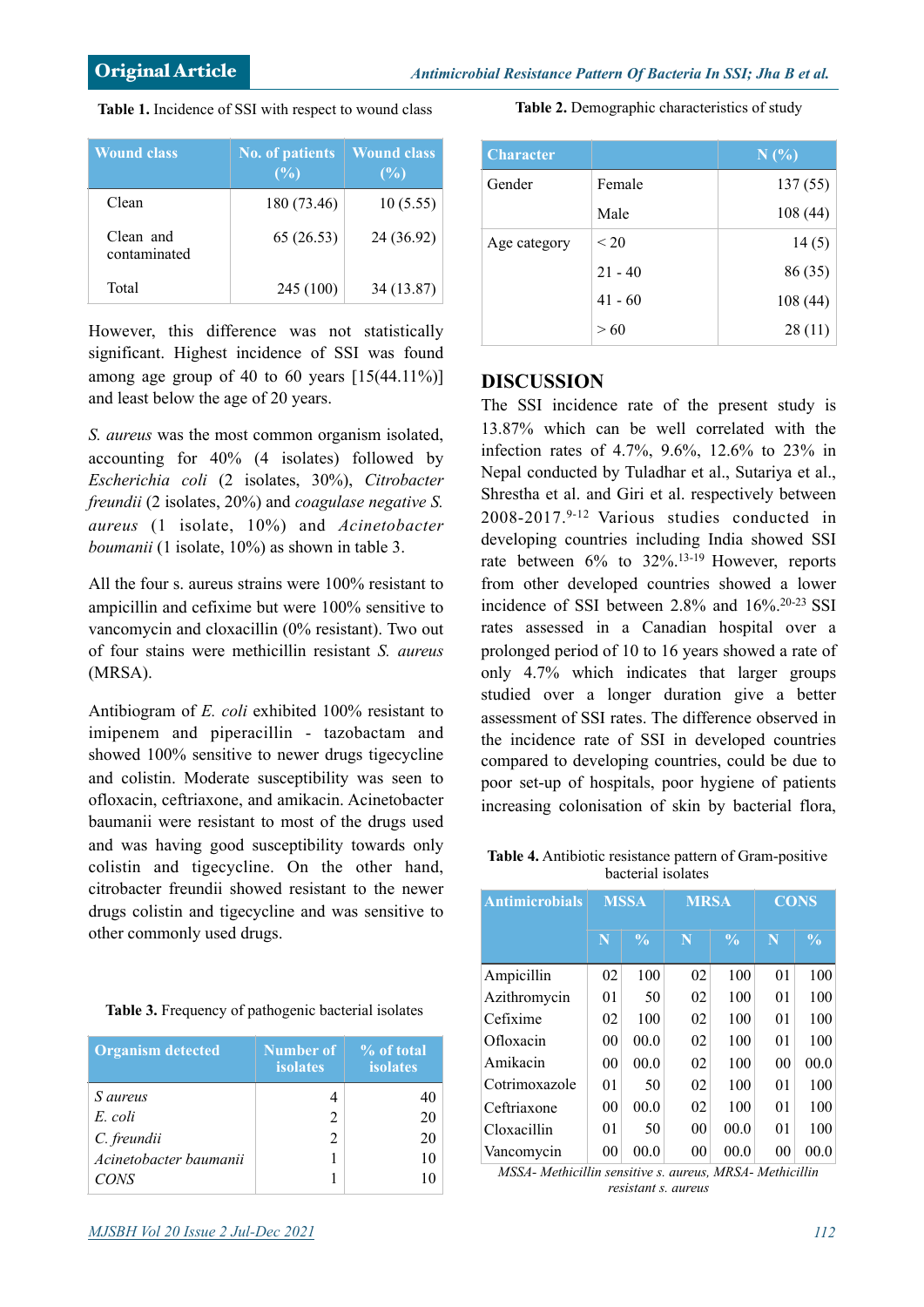**Table 5.** Antibiotic resistance pattern of Gramnegative bacterial isolates

| <b>Antimicrobials</b> | E.coli |               | Citro-<br><b>bacter</b><br>freundii |               | <b>Acineto-</b><br><b>bacter</b><br>baumanii |               |
|-----------------------|--------|---------------|-------------------------------------|---------------|----------------------------------------------|---------------|
|                       | N      | $\frac{0}{0}$ | N                                   | $\frac{0}{0}$ | N                                            | $\frac{0}{0}$ |
| Imipenem              | 02     | 100           | 00                                  | 00.0          | 0 <sub>1</sub>                               | 100           |
| Azithromycin          | 01     | 50            | 00                                  | 00.0          | 01                                           | 100           |
| Amoxyclav             | 01     | 50            | 01                                  | 50            | 01                                           | 100           |
| Cefixime              | 01     | 50            | 00                                  | 00.0          | 01                                           | 100           |
| Ofloxacin             | 01     | 50            | 00                                  | 00.0          | 01                                           | 100           |
| Amikacin              | 01     | 50            | 00                                  | 00.0          | 01                                           | 100           |
| Cotrimoxazole         | 01     | 50            | 00                                  | 00.0          | 01                                           | 100           |
| Ceftriaxone           | 01     | 50            | 00                                  | 00.0          | 01                                           | 100           |
| Tigecycline           | 00     | 00.0          | 00                                  | 00.0          | 00                                           | 00.0          |
| Colistin              | 00     | 00.0          | 02                                  | 100           | 00                                           | 00.0          |
| Piperacillin-         | 02     | 100           | 00                                  | 00.0          | 01                                           | 100           |
| Tazobactam            |        |               |                                     |               |                                              |               |

late presentation of patients to healthcare system leading to contaminated wounds, and overwhelmed emergency services due to population burden. A higher infection rate in developing countries emphasises the need for better implementation of infection control practices along with a proper surveillance system for the use of antibiotics.

The higher frequency of SSI observed in Department of Surgery [15 (44%)] could be because of higher number of emergency procedures conducted in this department in comparison to other departments. Highest incidence of SSI was found among age group of 40 to 60 years [15  $(44.11\%)$ ]. This result was in agreement with other studies confirming that as age increases the risk occurrence of SSIs also increases.24

In the present study, *S. aureus* was the commonest isolate from the postoperative wound infection which is in consistent with reports from other studies.1,20,25 Among gram negative bacilli, E. coli was the commonest isolate in the present study. Based on the type of surgical procedure, the pathogens that are isolated from SSI may vary. It is found that in clean surgical procedures, s. aureus is the usual pathogen isolated from the exogenous environment or the patient's skin flora and anterior nares. In the present study gram negative bacilli were predominantly isolated from cleancontaminated surgeries. These are the polymicrobial flora closely resembling the normal endogenous microflora of the surgically resected organ most frequently isolated.26

A number of studies in the literature indicate gradual increase in the emergence of antibiotic resistant microorganisms in surgical patients.26-27 Special interest in s. aureus SSI is mainly due to its predominant role in hospital cross infection and emergence of virulent antibiotic resistant strains. In the present study, all *S. aureus* strains from the infected wound were resistant to cefixime and ampicillin. Ampicillin resistance in s. aureus has been reported in other studies also.<sup>28</sup> Two out of four (50%) strains of *S. aureus* strains were methicillin-resistant but none of the strains was resistant to vancomycin and cloxacillin. In the 2010 National Healthcare Safety Network (NHSN) update, the portion of SSI due to MRSA was 43.7%. 29

*E. coli* was the commonest gram negative organism isolated from our study which is in accordance to a study conducted in India by Singh et al.<sup>30</sup> All strains of *E. coli* in our study were resistant to imipenem and piperacillin - tazobactam. Fifty percent of *E. coli* isolates were resistant to the combination of amoxicillin and clavulanate. This finding suggests that the resistance observed was mainly due to the production of β-lactamase by the organisms. In addition, most isolates were susceptible to colistin and tigecycline but 50% were resistant to ceftriaxone which is one of the drugs commonly used for prophylaxis.

SSI due to *A. baumanii*, though uncommon, does occur and is increasing in frequency. In our study, *A. baumanii* isolated were multi drug resistant and were effective only with reserved drugs colistin and tigecycline. Tigecycline has good in vitro activity against imipenem-resistant acinetobacter, showing 100% sensitivity.

Prolonged postoperative hospitalisation, which is a major concern of most of the hospitals, has been evident in patients developing SSI.30 Though the exact increase in patient-care cost due to prolonged postoperative hospital stay could not be calculated, it is a cause of concern for any hospital. Surveillance of SSI with feedback of appropriate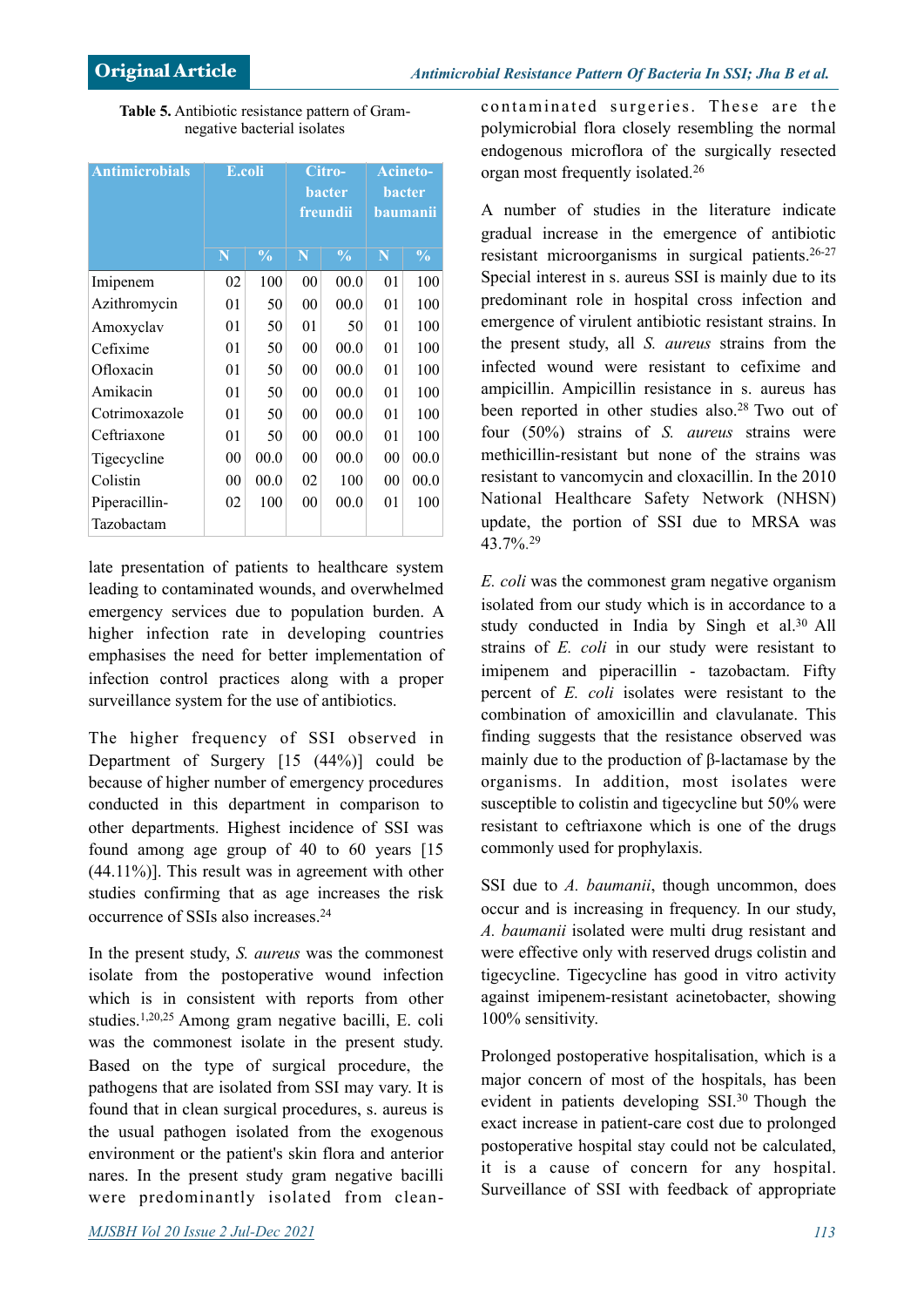data to surgeons would be desirable to reduce the SSI rate. Although our study is a single centric small sized study, we believe it has been able to shed the light upon the present scenario of SSI and the common antibiotics resistance and sensitivity pattern. Another important limitation of our study is that we did not culture anaerobic bacteria. SSI with negative cultures may be positive for anaerobic bacteria.

MRSA, *E. coli* and *acinetobacter* isolates, leaving clinicians with few choices of drugs for the treatment of patients with SSI. Emergence of drug resistant strains of *acinetobacter* exhibit significant role in hospital acquired infection.

### **CONCLUSIONS**

We found out that SSI incidence rate to be 13.8%, which was within acceptable international ranges. However, multi-drug resistance was exhibited by

**To cite this article:** Jha B, Gautam S, Sharma J, Sharma M. Bacteriological Profile and Antimicrobial Resistance Pattern in Surgical Site Infection in a Tertiary Care Hospital, Central Nepal. MJSBH. 2021;20(2):110-5.

**Conflict of Interest:** None declared

#### **REFERENCES**

- 1. Mangram AJ, Horan TC, Pearson ML, Silver LC, Jarvis WR. The Hospital Infection Control Practices Advisory Committee. Guideline for prevention of surgical site infection. Infect Control Hosp Epidemiol. 1999;20:247-78. DOI:https://pubmed.ncbi.nlm.nih.gov/10196487/
- 2. Yalcin AN, Bakir M, Bakici Z, Dokmetas I, Sabir N. Postoperative wound infections. J Hosp Infect. 1995;29:305-9. DOI:http://dx.doi.org/10.18203/2394-6040.ijcmph20170063
- 3. Owens CD, Stoessel K. Surgical Site Infections: epidemiology, microbiology and prevention. J Hosp Infect. 2008;70(l-2):3-10. DOI:http://dx.doi.org/10.18203/2320-6012.ijrms20161922.
- 4. Mahesh CB, Shivakumar S, Suresh BS, Chidanand SP, Vishwanath Y. A prospective study of surgical site infections in a teaching hospital. J Clin Diagn Res. 2010;4:3114-9. DOI:10.1007/s12262-008-0031-y.
- 5. Collee JG, Miles RS, Watt B. Tests for identification of bacteria. In: Collee JG, Fraser AG, Marmion BP, Simmons A. (Eds.) Mackie and McCartney's Practical Medical Microbiology. 14th Edn. London: Churchill Livingstone. 2006:131-49.
- 6. Dellinger EP, Ehrenkranz NJ. Surgical Infections. In: Bennett JV, Brachnan PS, editor. Hospital Infections. 4th ed. Philadelphia: Lippincott Raven publishers; 1998. p. 571-86.
- 7. Razavi SM, Ibrahimpoor M, Kashani AS, Jafarani A. Abdominal surgical site infections: Incidence and risk factors at an Iranian teaching hospital. BMC Surg. 2005;5(1):2-5. DOI: 10.1186/1471-2482-5-2.
- 8. Nandi PL, Rajan SS, Mak KC, Chan SC, So YP. Surgical wound infection. Hong Kong Med J. 1999;5:82-6. DOI: https://hub.hku.hk/bitstream/10722/45397/1/41023.pdf.
- 9. Tuladhar NR, Ghimire P, Bhatta DR, Banjara MR, Sharma AP, Joshi AB. Surgical Wound Infections in Patients of Tribhuvan University Teaching Hospital. J Nepal Health Res Council. 2008;1(1):5-11. DOI**:**https://doi.org/ 10.33314/jnhrc.v1i1.20
- 10. Sutariya PK, Chavada MV. Incidence and determinants of the surgical site infection: a hospital based longitudinal study. Int Surg J. 2016;3(4):2202-6. DOI:http://dx.doi.org/10.18203/2349-2902.isj20163601.
- 11. Shrestha S, Shrestha R, Shrestha B, Dongol A. Incidence and Risk Factors of Surgical Site Infection Following Cesarean Section at Dhulikhel Hospital. KUMJ. 2014;12(46):113-6. DOI: https://doi.org/10.3126/ kumj.v12i2.13656.
- 12. Giri S, Kandel BP, Pant S, Lakhey PL, Singh YP, Vaidya P. Risk factors for surgical site infections in abdominal surgery: a study in Nepal. Surg Infect. 2013;14(3):313-8. DOI: 10.1089/sur.2012.108.